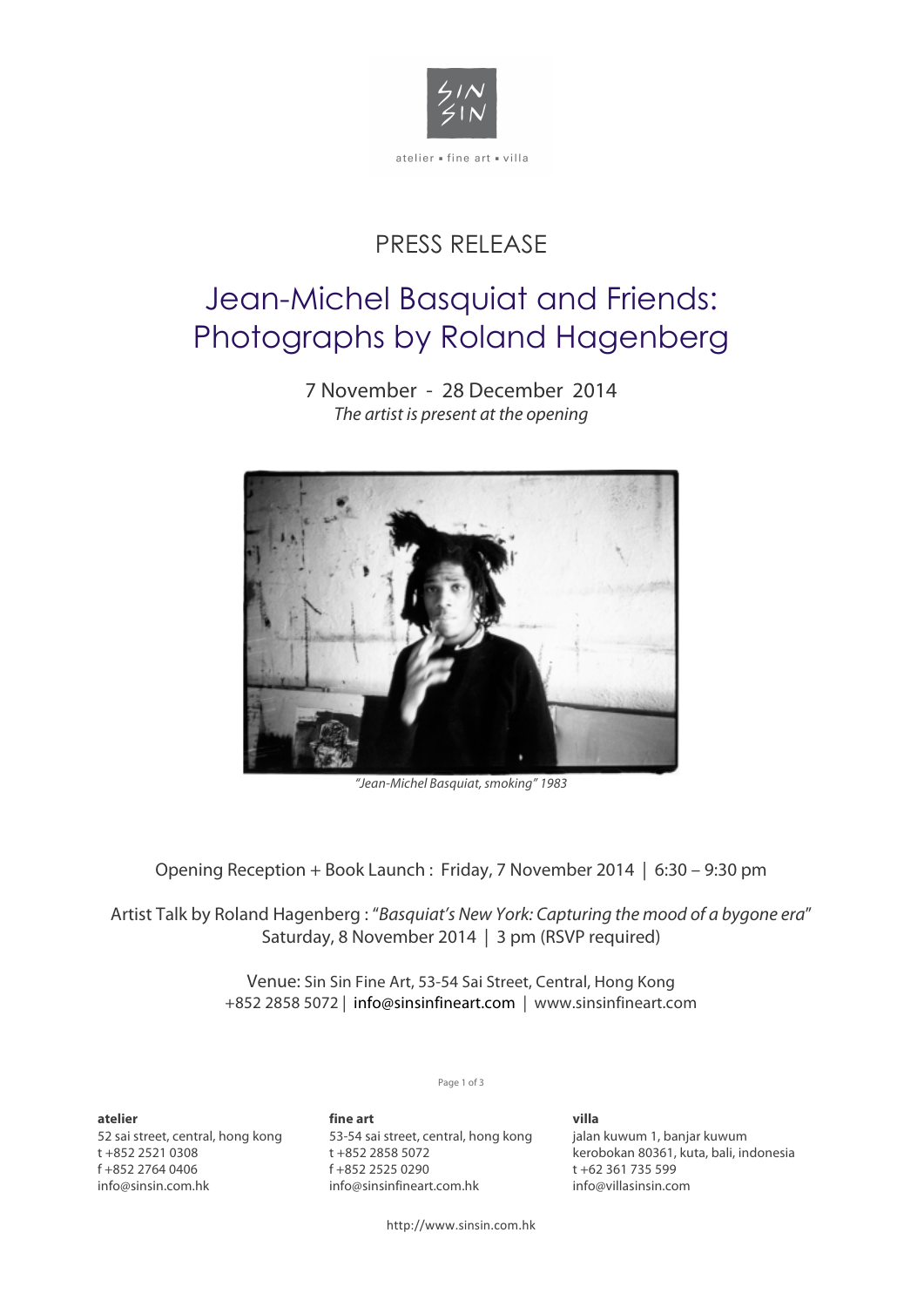

### **Jean-Michel Basquiat and Friends: Photographs by Roland Hagenberg**

During the 1980s Austrian artist, photographer and writer Roland Hagenberg documented the art world in New York, where he met Andy Warhol, Jeff Koons, Keith Haring, Louise Bourgeois, Robert Mapplethorpe and dozens of other renowned artists in their studios. Among them was also Jean-Michel Basquiat whom Hagenberg photographed while painting in his Crosby Steet studio. The result was a portfolio of black and white photographs depicting Basquiat's dark-romantic world with a sense of foreboding: A few years later the painter overdosed on heroin at age 28. At auction houses Basquiat's paintings are now on level with the most expensive contemporary art works worldwide.

Besides their exquisite imagery, Hagenberg's Basquiat photographs are also unique from the historical perspective: Only a few visual documents exist from that particular period in Basquiat's desolate Crosby Street studio. They depict an artist – natural and unassuming, quite contrary to later years, when he fell under the spell of Andy Warhol.

The exhibition "Jean-Michel Basquiat and friends: Photographs by Roland Hagenberg" is presented at Sin Sin Fine Art's two venues: The Basquiat images at 54 Sai Street and next door at Nr. 53 Hagenberg's portraits of other artists, that shaped the art world of New York three decades ago. All images are accompanied by small anecdotes that Hagenberg wrote to explain the situation when the photographs originated – mostly in an intimate and trustful environment.

A special book, "Basquiat" - with text and photos by Hagenberg is published to mark this exhibition. The book focuses on Basquiat himself, with some photographs of Basquiat not shown in the exhibition. Hagenbergs' poetic musings accompanied his photographic works. The "Basquiat" book is available for purchase at Sin Sin Fine Art and at selected fine bookstores (list coming up).

Roland Hagenberg grew up in Vienna, Austria and has been living in Tokyo for twenty years. Part of his work has been to collaborate with other artists. For instance, with Martin Kippenberger he created the publication "Vom Jugendstil zum Freistil" in Berlin, with Karel Appel the 600-page-text-collection "Dupe of Being" in New York and with Yayoi Kusama a limited edition named "plantSÜDEN" in Tokyo.

Hagenberg's books have been published in several languages. At the moment he collaborates with Japanese architects to build small experimental guesthouses in Raiding, birthplace of composer Franz Liszt in Austria. The first building by Terunobu Fujimori (Storkhouse) opened to the public last year for which Hagenberg was awarded the Austrian Tourism Innovation Prize. This year construction continues with Hiroshi Hara, followed by works of three Pritzker Prize recipients: Toyo Ito, Kazuyo Sejima und Ryue Nishizawa.

Page 2 of 3

**atelier**  52 sai street, central, hong kong t +852 2521 0308 f +852 2764 0406 info@sinsin.com.hk

**fine art** 53-54 sai street, central, hong kong t +852 2858 5072 f +852 2525 0290 info@sinsinfineart.com.hk

#### **villa**

jalan kuwum 1, banjar kuwum kerobokan 80361, kuta, bali, indonesia t +62 361 735 599 info@villasinsin.com

http://www.sinsin.com.hk